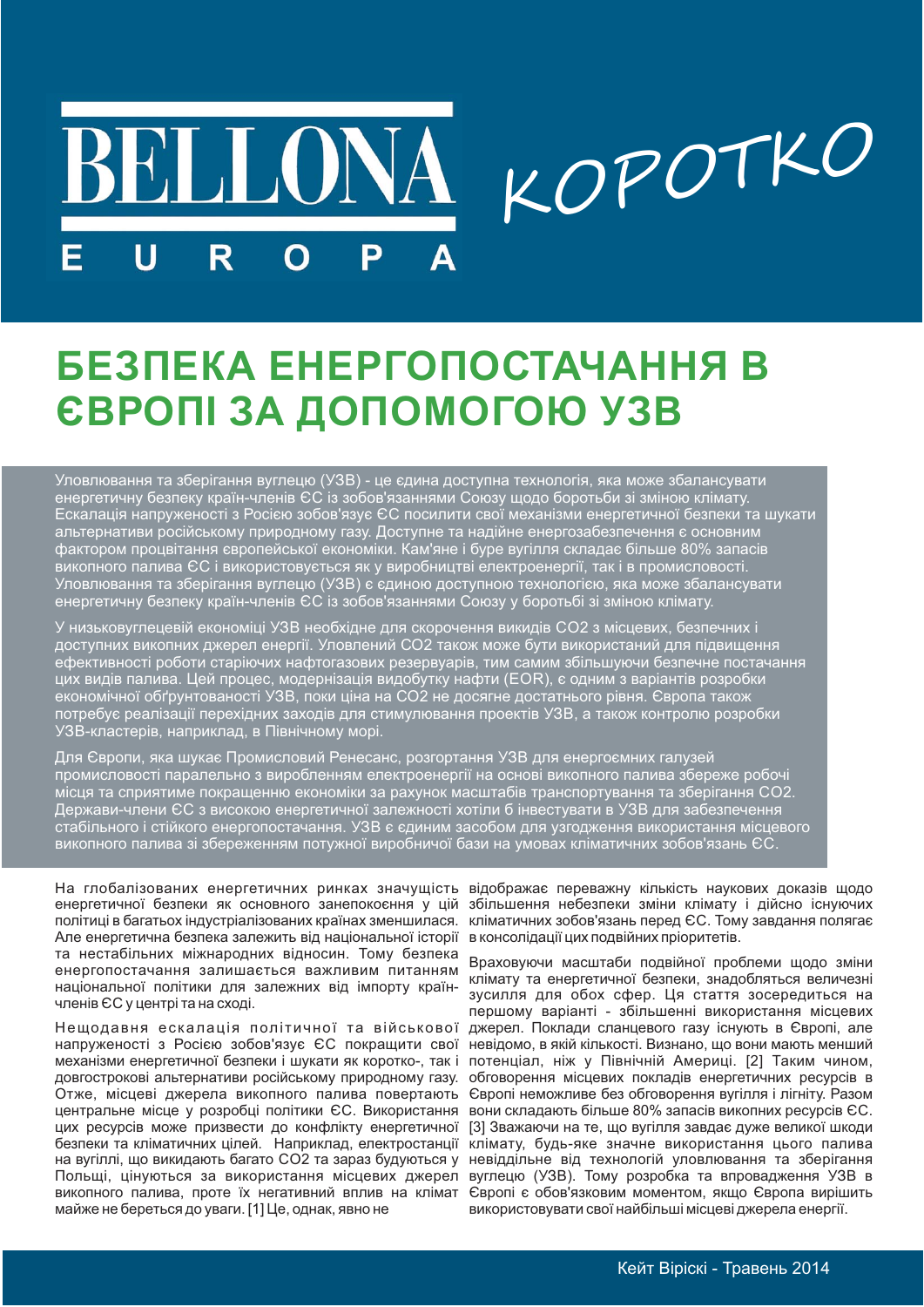Зменшення залежності від російського газу в довгостроковій перспективі залишає ЄС такі варіанти:

- ⊲ Збільшення місцевого видобутку (сланцевий та місцевий газ, вугілля, поновлювані джерела).
- ⊲ Поліпшення взаємозв'язку.
- ⊲ Більша ємність зберігання.
- ⊲ Виша енергоефективність.

#### Поточна політика

Залежність ЄС від імпорту російського газу в довгостроковій перспективі має збільшитися. Це наслідок як політики щодо навколишнього середовища, яка надає перевагу газу з меншою кількістю вуглецю у складі у порівнянні з вугіллям, так і використання існуючої системи труб. Оскільки всі інші позиції рівні, очікується, що використання газу в ЄС збільшиться з 327 млрд. кубометрів у 2012 р. до 413 млрд. кубометрів у 2020 р. Це, в першу чергу, зумовлено припиненням використання базисних атомних електростанцій у Німеччині 41. але наслідки також будуть відчуватися в усіх країнах-членах.

Ця перспектива вплинула на розширення європейської енергетичної та кліматичної політики. Бездіяльність стосовно клімату в таких країнах, як Польща, має підстави через, з одного боку, необхідність безпеки енергопостачання, та в якійсь мірі прагнення до енергетичної незалежності. Плани ЄС на 2030 рік стосовно енергії та клімату підкреслюють переваги відновлюваних джерел енергії в скороченні залежності від імпорту енергії, але це покращення не буде спостерігатися до 2030 року.[5]

Як показує досвід, у Німеччині істотне збільшення використання відновлюваних джерел не відразу усуває необхідність генерації тепла за допомогою викопного палива. Термальні методі все ще потрібні, щоб задовольнити енергетичні потреби та залишитися резервним варіантом на заміну тимчасових відновлюваних джерел енергії. У Німеччині цю роль виконують, насамперед, старіючі вугільні електростанції, що використовують місцевий лігніт. Це не є раціональним як з екологічної, так і комерційної точки зору. Оскільки ціна квоти ЄС на викиди зростає від її поточного історичного мінімуму, вугілля стане неконкурентоспроможним по відношенню до існуючих і на даний час маловикористовуваних газових турбін з комбінованим циклом (ССGT). Паливні потреби ССGT будуть покриватися майже повністю за рахунок імпорту з-за меж ЄС. Таким чином, без допоміжних заходів перехід до поновлюваних джерел енергії несе ризик збільшення залежності європейської системи електропостачання від імпорту протягом тривалого періоду.

Довгострокова енергетична політика, зосереджуючись більше на поновлюваних джерелах, підвищенні енергоефективності, ядерній енергетиці, сланцевому газі та взаємозв'язку енергетичних мереж, також може грати роль в зниженні залежності Європи від російського газу. [6] Ядерна енергія, якщо не зважати на полеміку, яку вона викликає в державах-членах ЄС, також підлягає збільшенню вартості, як це сталося в Олкілуото, Фінляндія. [7] Використання УЗВ з місцевим паливом повинно відіграти дуже суттєву роль у досягненні цієї мети. Потенційна роль УЗВ розширюється, оскільки державичлени з найбільшими запасами вугілля також найбільш залежні від поставок російського газу.

#### Вугілля в Європі

Відомі резерви вугілля і лігніту ЄС досить великі, щоб їх вистачило приблизно на 130 років. Пізніше знайдуться поки ще невідомі потенційні ресурси. Ціна на місцеве європейське вугілля та лігніт більш стабільна, а ризиків під час постачання менше, ніж у ситуації з імпортним природним газом. Імпорт вугілля також є безпечнішим, ніж імпорт газу. Це тому, що вугілля постачається з конкурентоспроможного міжнародного ринку, який не має картелів, а тому необґрунтовані загрози безпеці поставок обмежені. Центральні та східні країни-члени ЄС на даний момент фактично повністю покладаються на вугілля під час виробництва електроенергії. Польща отримує 88% своєї електроенергії з вугілля. Ті ж країни також більш вразливі до потенційних перебоїв з постачанням російського природного газу.

УЗВ - це єдиний спосіб узгодити використання вугілля та клімат, процес складається з трьох етапів. По-перше, уловлювання вуглекислого газу (СО2) з електростанцій або галузей промисловості, що мають значний об'єм викидів СО2. По-друге, транспортування СО2 по трубах чи кораблем до обраного місця збереження. По-третє, введення СО2 в підходящу підземну геологічну формацію з метою довічного зберігання. Ці три етапи успішно проводяться по всьому світу в різних масштабах.

Сучасна вугільна електростанція, оснащена технологією УЗВ, може постачати надійну електроенергію зі зменшенням викидів СО2 на 90%. Застосування технологій УЗВ також позитивно впливає на скорочення інших забруднюючих речовин, що виробляються після використання вугілля. Прямі викиди SO2, як правило, істотно зменшуються, а видалення цієї сполуки є технічною вимогою для уловлювання СО2.[9]

### УЗВ може збільшити постачання місцевого вуглеводневого палива

Уловлений СО2 з термальних електростанцій або промислових об'єктів може бути використаний, щоб збільшити відновлення вуглеводнів зі старих резервуарів. Цей процес називається «модернізація видобутку нафти» (EOR).[10] Використання СО2 для збільшення відновлення нафти може також вивільнити природний газ, який в іншому випадку буде введений для підтримки тиску в резервуарі. У такий спосіб EOR за допомогою СО2 може надалі покращити безпеку енергопостачання ЄС шляхом збільшення місцевого виробництва європейської нафти та природного газу. Це ключова мотивація для промислового проекту УЗВ, що в даний момент розробляється в ОАЕ. [11]

Приблизно 114 комерційних проектів EOR за допомогою СО2 діють в США, в рамках яких водиться більш ніж 2 млрд. кубометрів СО2 та виробляється більш 280 000 «додаткових» барелів нафти в день (BOPD).[12] Було підраховано, що проекти CO2 EOR в ключових нафтових секторах могли додати 15% продуктивності видобутку нафти у Великобританії до 2030 року, потенційно генеруючи додаткові об'єми виробництва на суму до 2,7 млрд. фунтів.[13] Є значний потенціал для EOR за допомогою СО2 в ширшому басейні Північного моря, як і, наприклад, в Румунії та Україні. [14] [15] [16]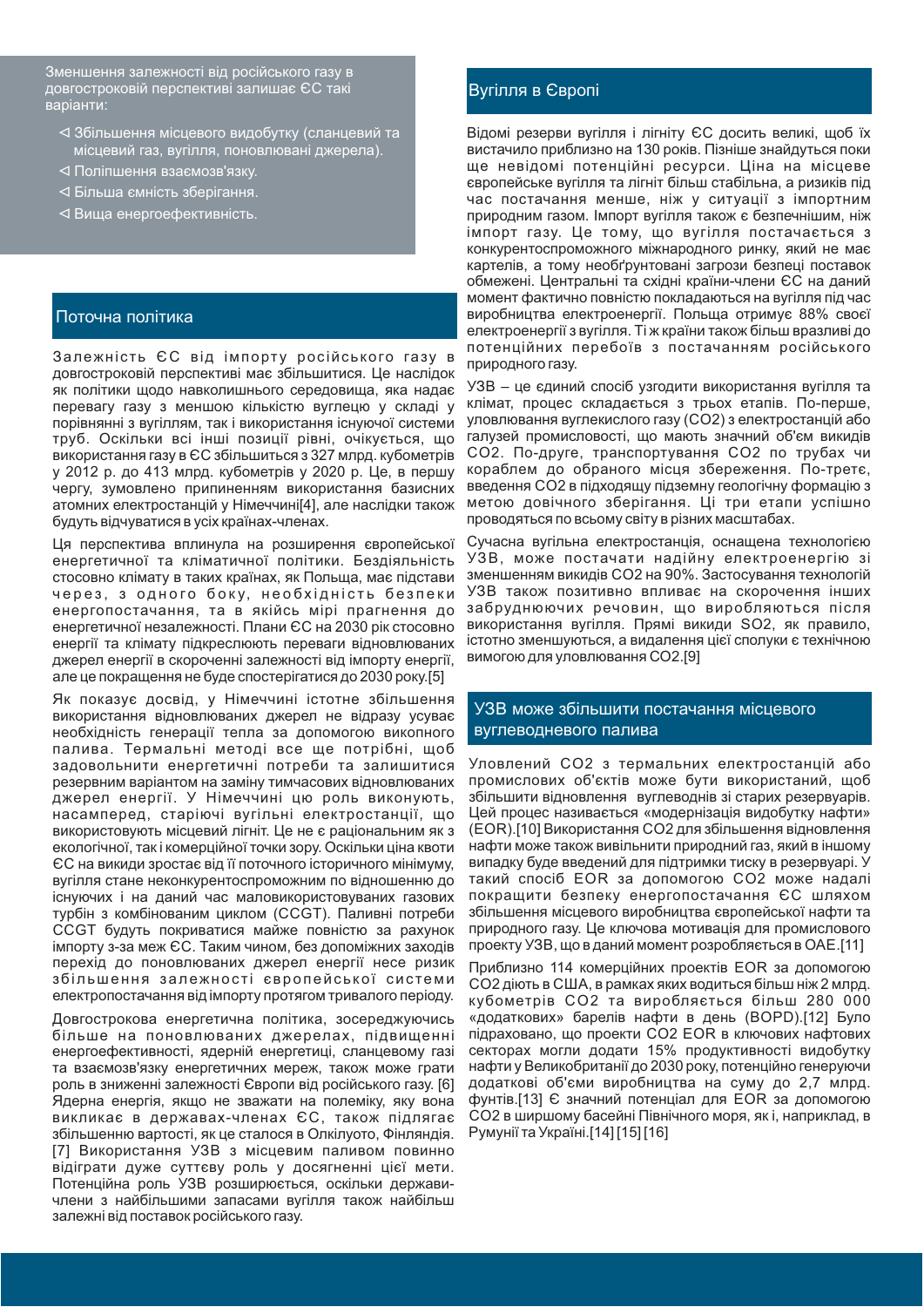

Рис. 1 Ціни ЄС на імпорт вугілля, нафти та газу



Рис. 2 Глобальні резерви антрациту та лігніту



Рис. 3 Вугілля у виробленні електроенергії в Європі



Рис. 4 Російський газ в контексті повного обсягу споживання у ЄС-28 (додано 2012 рік)

### Рекомендації

Рекомендації докладу Європейської комісії, що оцінює безпеку енергопостачання в Європі, очікуються в червні 2014року. Дії на рівні ЄС направлені на гарантування безпеки, функціонування ринку, забезпечення взаємозв'язку та зменшення викидів. УЗВ є необхідним, якщо Європа прагне уникнути відхилень у будь-яких з цих центральних принципів. Для виконання цілей Європи стосовно клімату політика має стосуватися необхідності зменшення СО2, одночасно запевняючи країни-члени, що ця політика не посилить залежність від імпорту енергії.

Тривала відсутність ефективної політики ЄС та країн-членів для полегшення розгортання технологій УЗВ призведе до збільшення політичних конфліктів між безпечним постачанням енергії та пом'якшенням змін клімату.

Для Європи, яка шукає Промислового Відродження [17], є додаткова проблема шодо забезпечення робочих місць та конкурентоспроможності. У 2012 році в ЄС було видобуто 130 млн. тонн антрациту і більше 430 млн. тонн лігніту. Ця діяльність забезпечила безпосередню зайнятість більше 240 000 людей. Більш того, УЗВ - це єдиний спосіб узгодити цілі збільшення потужності заводів ЄС, одночасно значно зменшуючи їх викиди [18]. УЗВ допоможе створити нові робочі місця та збереже конкурентоспроможні переваги використання місцевої стабільної енергії. Якщо технології уловлювання вуглецю або потужності для збереження СО2 недоступні для країн-членів ЄС, можливість використати найбільше джерело викопної енергії Європи, а також досягти успіху у впровадженні Промислового Ренесансу в ЄС буде виключена для політиків.

У цьому ракурсі ЄС має підстави та засоби для сприяння розвитку технологій УЗВ. Можливості для цього можна знайти в ініціативах у сфері збереження клімату та енергетики до 2030 року, реформах у схемі торгівлі викидами і майбутньому перегляді директиви щодо УЗВ.